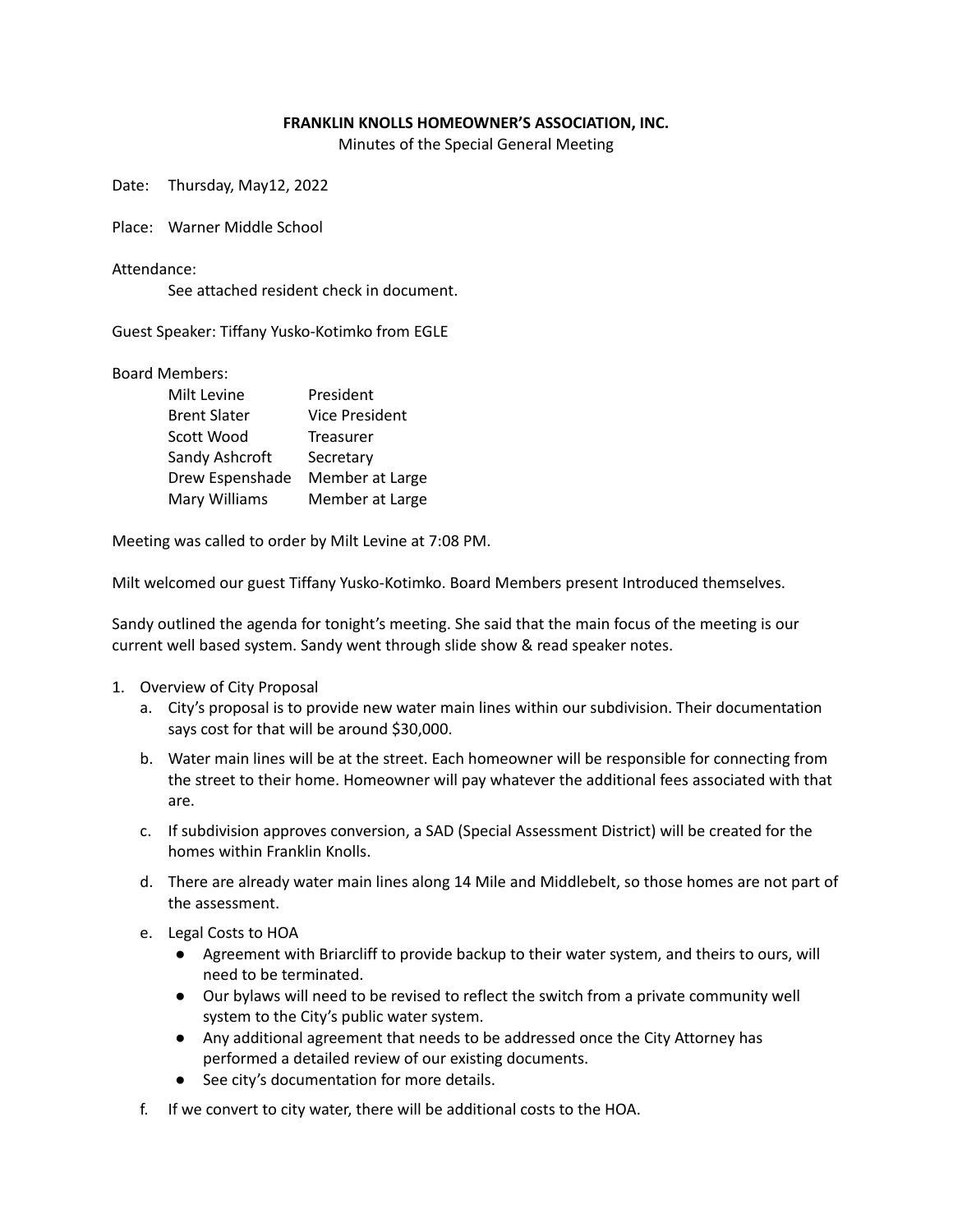- Our current wells will have to be shut down.
- We will need to decide what is to be done with the pump house and equipment.
- Ideally we will be able to sell the generator.
- 2. Well Based System Overview
	- a. Our current system is almost 70 years old.
	- b. We have two wells; one is from 1953 and the other was replaced in 2017.
	- c. We have a 4000-gallon storage tank.
	- d. We also have a pump house and generator.
	- e. All of these are located on Shrewsberry near Northwestern
	- f. Water main system consists of distribution pipes, isolation valves, fire hydrants and a connection to Briarcliff as needed. Basically, the inground stuff.
	- g. The connection to Briarcliff is an option that most water systems do not have.
	- h. Briarcliff is also looking into the cost of connecting to city water due to the possibility of losing us as a backup.
- 3. Well Based System Life
	- a. Wells
		- The original #1 well was not as deep as well #2. It was shut down in 2017.
		- Well #2 is original from 1953 and is deeper than Well #1 was.
		- Well #3 was dug in 2017 to replace the original Well #1. It is a comparable depth to Well #2.
	- b. Tank
		- $\bullet$  Our tank is original but was repaired and lined  $\sim$  10 15 years ago.
		- A big question has been does the Tank need to be replaced? The design life is exceeded but lining company says it's OK to go forward with a liner. The tank is inspected every 3 years.
	- c. Our Water mains are nearing end of design life per EGLE and The CIty. The city is replacing mains at this age.
- 4. Well Based System Costs
	- a. Our reserve funds have been shrinking in recent years. In the past 4 out of 5 years, expenses have exceeded income.
	- b. Our HOA dues will need to be increased due to recent cost increases for repair and maintenance.
	- c. We don't have a crystal ball into the future. Having said that, no water main breaks is a good sign. We are told that increased breaks are a sign of needing a new system.
		- EGLE Recommends that we plan on replacing our system and budget for it.
- 5. Conversations with key people involved with our system.
	- a. D'Angelo Brothers provides in ground repairs.
		- Vince said it's hard to predict the life of our system, but the number of water main repairs will usually tell you that. Age is also a factor, but they are working on systems in Pontiac from the 1900's and 1910's that are still operational. He is also replacing water mains from the 1990's. Both older and newer systems can have issues.
		- Heart of the system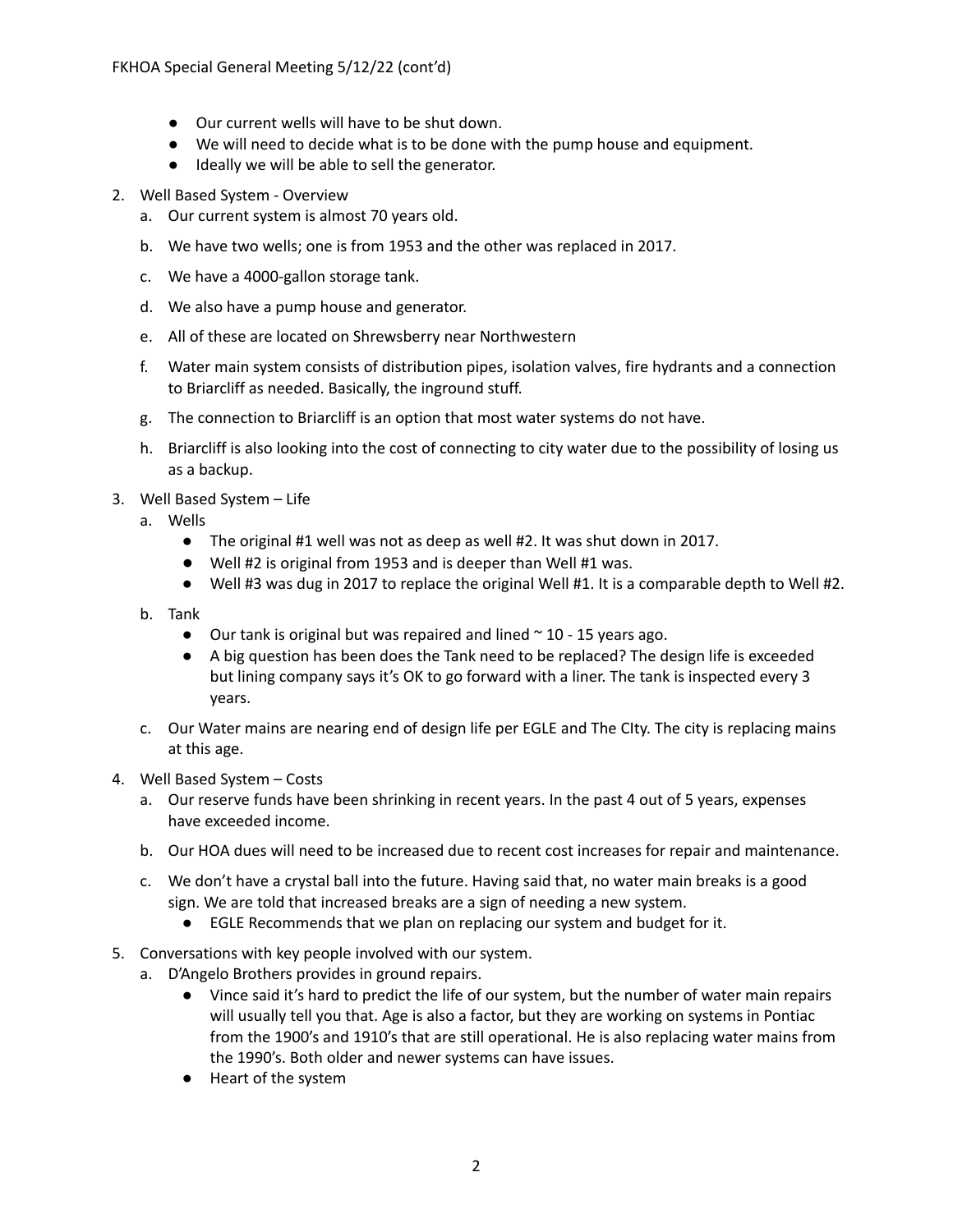- o Vince stated that he feels the biggest thing to look at is the wells and pump house. That is the heart of the system. Replacing the mains is straight forward but you need good quality water.
- Maintenance
	- o He stated that systems that are not well taken care of have more issues.
- Cost of upgrade
	- o He said to figure on \$375 per foot to install a new system.
	- o At \$375 per foot the cost to replace our water main lines would be almost \$4 million. That is similar to what the city quote is.
- b. Brian at Douglas Environmental is a licensed Water Systems Operator
	- When asked about the life of our system he said the number of water main repairs will usually tell us that.
	- Brian also said that our system is maintained better than at least 90% of the systems out there. He thought that is important in life expectancy.
	- He didn't know if any type of funding would be available to assist with the cost of conversion to City Water but the San Marino subdivision in Southfield is in the process of converting to city water and some funding was obtained to help with that.
- c. Brown Well Drilling handles repairs to pump house and wells.
	- When asked about the Life of our Wells we were told that the newer, 8" well should last 75 years or more. The original 6" well may last less than 50 years. That said there are wells that are over 100 years old and are still providing water.
	- Maintenance
		- o As systems get older the biggest problems are that: the tank needs to be replaced/repaired; well pumps require replacement; wells require rehabilitation, and the infrastructure begins to deteriorate.
	- Shut Down Pump House Cost
		- o Wells can be abandoned for \$15,000.00 to \$20,000.00.
		- o Tank can probably be filled with sand and left in place; however, the demo contractor should be able to remove it at the same time they demo the building. Brown does not do demo work.
		- o We could remove all plumbing, in the building, for \$8,000.00 to \$10,000.00.
	- New Well Cost
		- o A new well installed today is ~\$80K to \$100K (\$515 \$645 per homeowner)
- 6. Potential Funding Asked Tiffany if she would like to speak on this.
	- a. Funding that San Marino received was through a C2R2 Grant that was created to provide grants for systems with contamination or for consolidation. Program was started in 2020. More funding is being funneled into it this year but that will be eaten up by other projects that had been submitted originally. So that Grant won't be available in the near term.
	- b. There is a Drinking Water Revolving Loan that can be obtained. But because FKHOA is a private system we're not eligible. That would have to be acquired through the City of Farmington Hills. The city would be the main applicant because there's bonding required. There is a scoring process for that.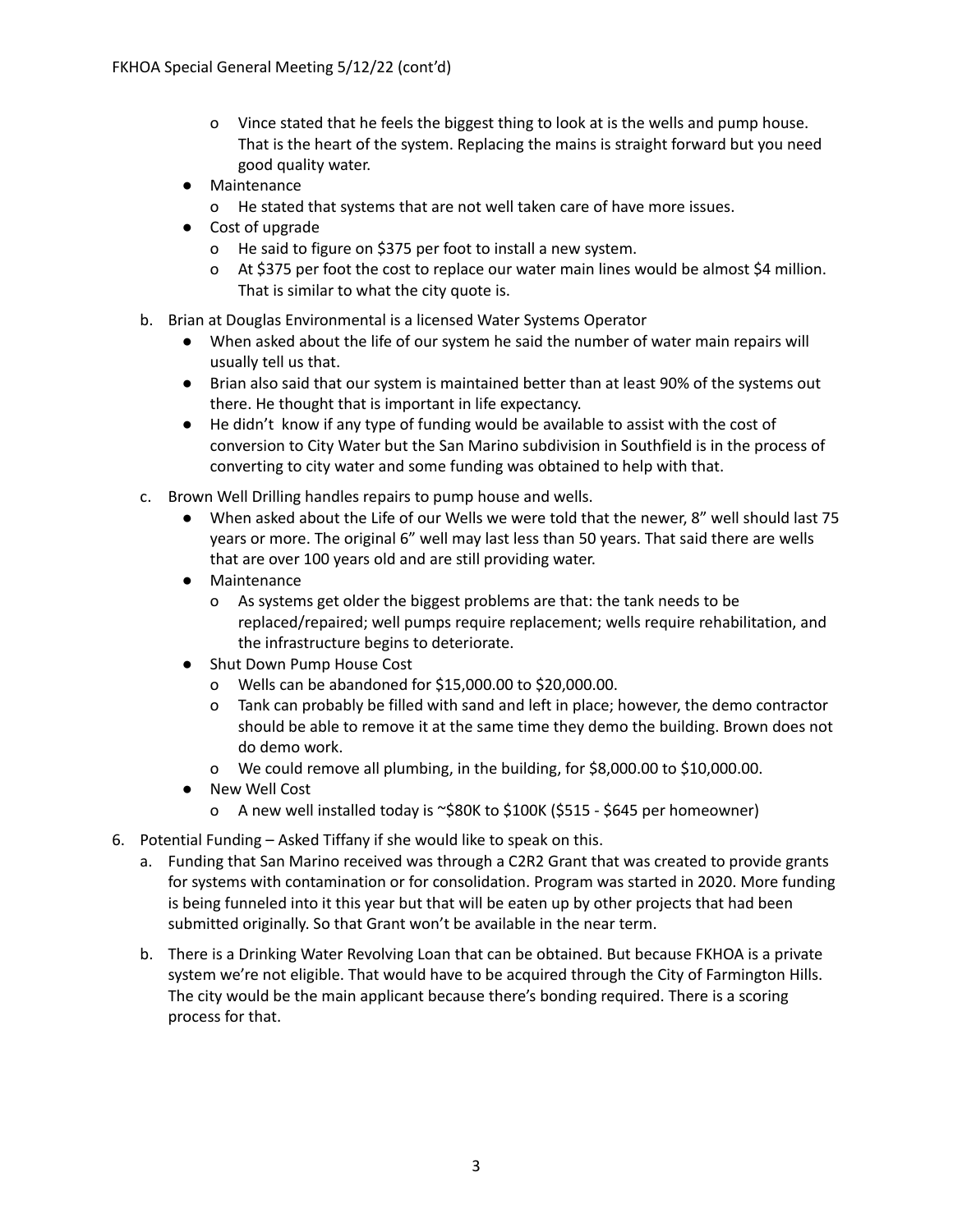- Scoring process: For each application they look at what the issues are they are trying to resolve with the loan, and they're given a score so request can be ranked. In years past there have been fewer applicants and enough money that they were able to fund almost all the projects coming in. In the last couple of years, they have seen a dramatic increase in the number of requests coming in. Example: In the past year they received requests for \$1 billion and only \$265 million was available for funding. This is a very competitive loan and Tiffany doesn't anticipate that changing.
- FKHOA could leverage project that the city of Farmington Hills is interested in doing in combination with our consolidation to help improve the scoring. Tiffany doesn't know how we would rank against other projects. We could move forward with "An intent to apply." A preliminary evaluation would be done, and we could see how we might fall. The next funding cycle will start in the beginning of 2023 for funding in 2024. FKHOA would need to reach out to the city to see if they would even be interested in pursuing that. Tiffany doesn't think she's seen the City's name on recent lists for projects requesting that loan.
- c. More infrastructure money is coming in. They don't know how that will be broken up and how it will be designated. There could be funding through the EPA. But they don't know what that funding will look like
- d. Questions?
	- *Is increase in funding requests related to concerns about source of drinking water supply?*

**Tiffany**: In MI we don't lack for a source of water supply because of the Great Lakes. The increase in requests for funding that they're seeing is due to the fact that there's been a lack of investment over probably the last 50 years in infrastructure. Now "The bill's coming due, we can't keep kicking the can down the road." Water mains are failing and problematic. Tiffany works with 52 different systems, ranging from ground water systems like FKHOA to the City of Detroit.

- o Example: One community whose system was built in the 1900s and is mostly cast iron. There was a lack of investment during the majority of the life of the system. They are now facing water losses due to leaks in their pipes from 30-50%. That means they have to pump in almost twice as much water as they need to meet their demand and the demands of the leak.
- o She brought that up because the FKHOA System seems to be operating fine now. That won't always be the case. She can't predict the date when it might start to have problems. There are tools out there to help assess, that can measure the health of the water main pipes.
- *Since there are systems with such challenged infrastructures and our system is working fine how will we ever qualify for funding?*

**Tiffany**: Good point. The more problems the higher you qualify for the loans or grants. She doesn't recall details of the San Marino system and how they qualified for grant. She works with loans.

- o FKHOA Is disadvantaged in getting funding because we're a private system.
- o Something else to keep in mind is our water quality. FKHOA is on a ground water supply system so probably have a lot of iron & hardness in our water. Homeowners probably have water softeners. When we do a switchover to the Great Lakes Water (GLW) we won't have that same issue because it's coming from a surface water with lower hardness.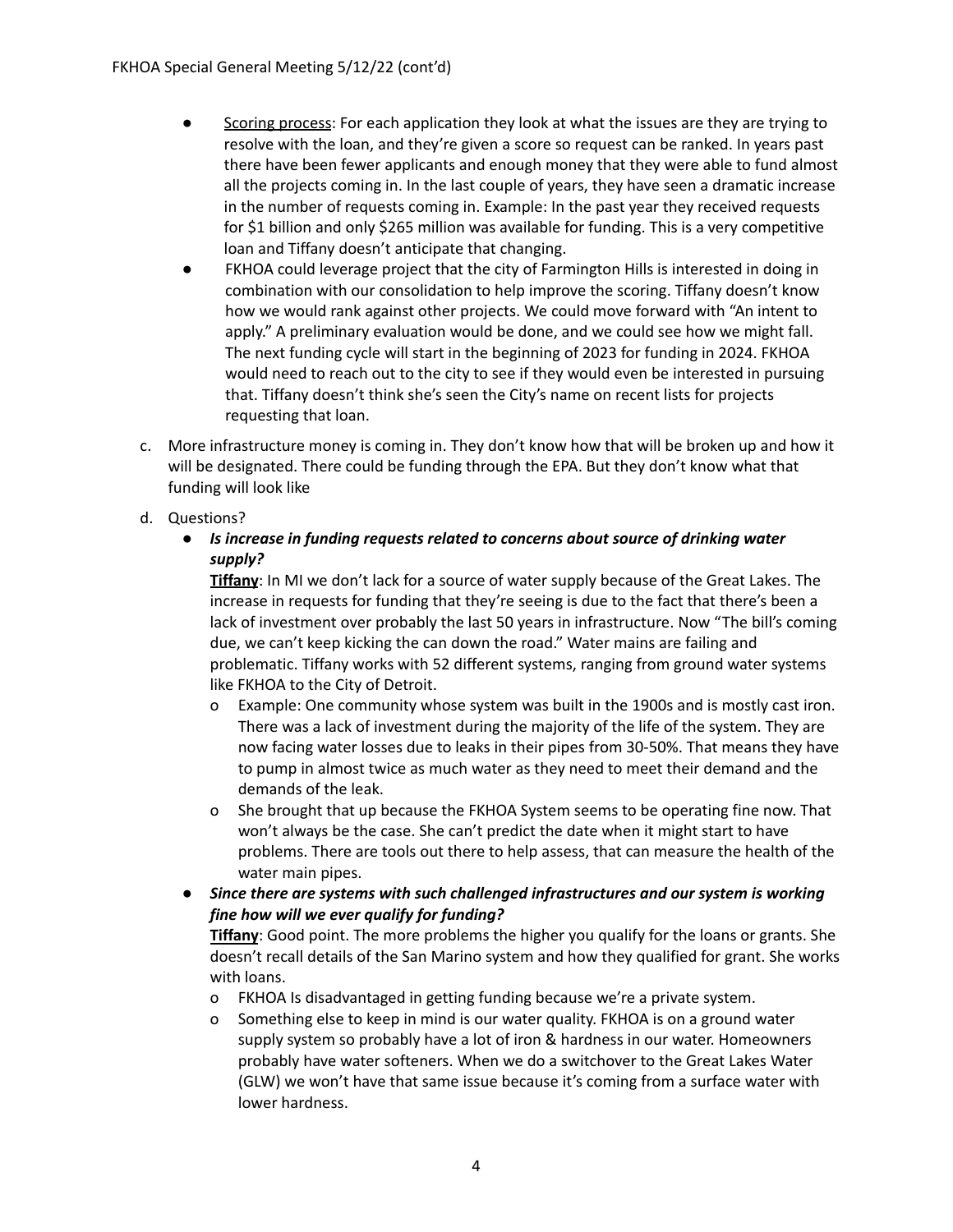● *Will we need to replace service line to the house if we make the switch?* **Tiffany**: Most of us probably have a copper line to the house. She doesn't think we would

have a lot of accumulation in the interior of the line that would decrease the diameter of the pipe where you would have to replace it.

- o If pipe is galvanized or cast iron, there's going to be a problem no matter what kind of water you're using. Pipe is going to corrode over time & you're going to lose diameter.
- *What are the chances that FKHOA could get a loan?* **Tiffany**: On your own it's a low chance because of the scoring structure. If FKHOA were to combine with a City of Farmington Hills project it increases your chances, but she can't give a percentage.
- *Would the age of the well and its life expectancy help increase our scoring?* **Tiffany**: Short answer is no. What really helps scoring is if we had ongoing issues.
- *Would it make sense to go after funding first or should the study the city did come first?* **Tiffany**: The way we did it is best. The city is submitting the loan, and is essentially the one paying the loan, they would need to do the study to know the cost. They also want to know that the community is really on board.
- 7. Summary Comparison.
	- a. Water Usage Cost
		- City Average home estimated to be \$170.12 per quarter
		- Well Currently \$100 per quarter
	- b. Sewer Cost
		- City Average home estimated to be \$172.58 per quarter
		- Well Currently \$177 per quarter
			- o NOTE: Fixed cost of sewer 10 years ago was \$95.72.
	- c. Maintenance
		- City City's responsibility. Included in your bill.
		- Well Homeowners manage and pay for everything.
	- d. Management
		- City They take care of this
		- Well Hired. Concerns about replacement manager when Scott decides to step down.
	- e. HOA Dues
		- If we convert to City Dues are estimated to be less than \$200 annually.
		- Well Currently \$400 annually. Increase will be proposed due to inflation at Fall Annual Meeting.
	- f. Home blow outs
		- City Not needed (New 1" water line vs 0.75" line now)
		- Well As needed. Cost min \$75
	- g. Backup water system
		- City Not needed
		- Well Briarcliff as long as they remain on well based system. No backup if they convert.
- 8. Petitioning Procedure
	- a. Petitions must be signed by property owner(s) or their spouse. That may not be the person residing at the address.
	- b. Each petition must be signed and notarized by circulator.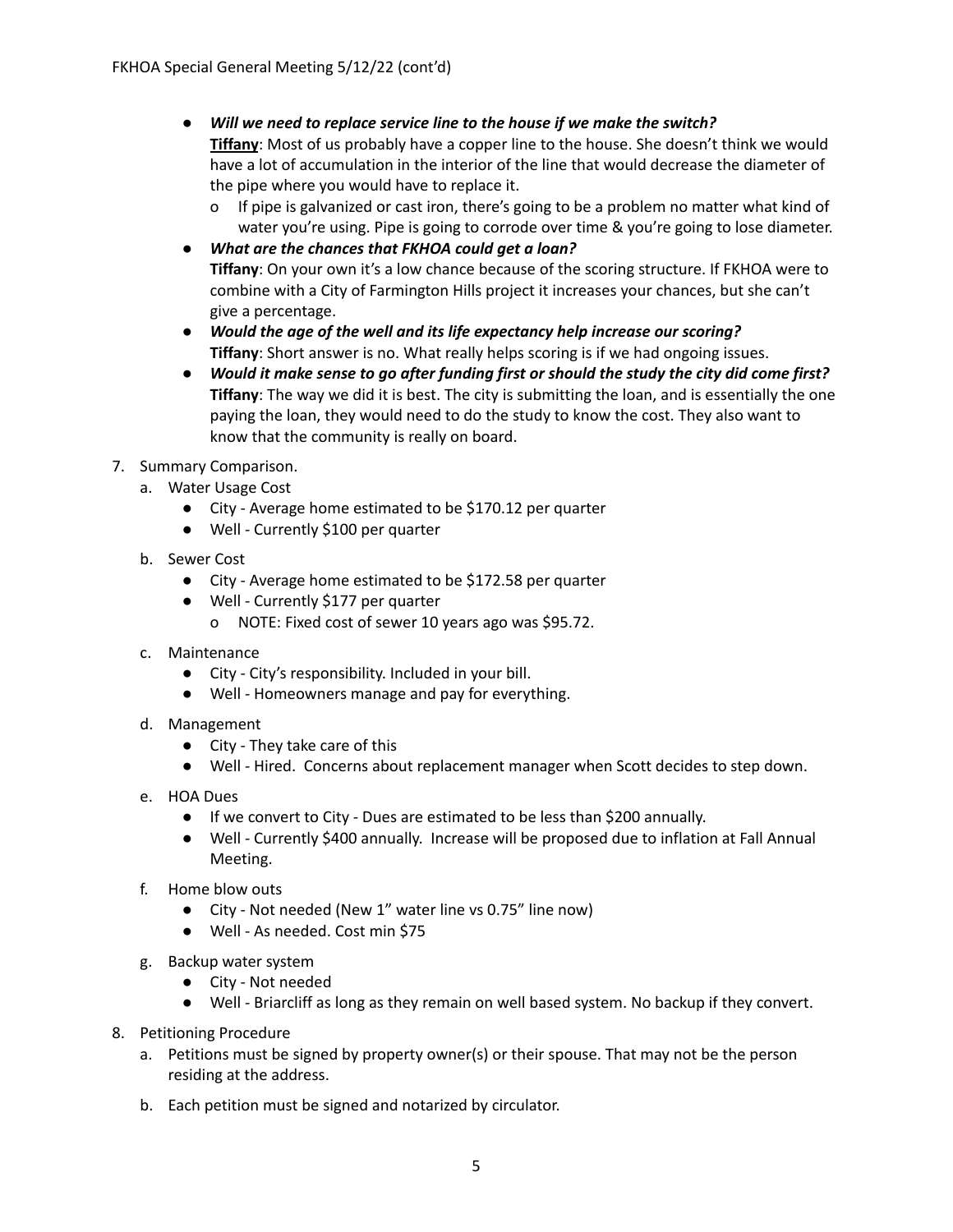- c. Petitions MUST be returned to City Clerk by June 20, 2022.
- d. If petitions are not returned by this deadline, the district will not be reconsidered for a period of one year and at that time will require an updated information packet.
- 9. Petitioning Volunteers
	- a. As part of tonight's meeting, we need volunteers who are willing to circulate petitions. Is someone willing to act as chairperson to coordinate these efforts?
	- b. Is anyone in the neighborhood a notary? That would make it easier once signatures are obtained

## 10. Q & A

- a. At this time, we'll try to answer your questions.
- b. Please remember, while we're your elected board, we are also homeowners. Our goal has been to provide information without sharing personal opinions.
- c. Questions
	- Maria Sabatini Lot 041: *Do we have a rough figure of what our reserves are?*
		- o Scott Wood, Treasurer: Current reserve is ~ \$!00,000. Biggest reserve we had was  $\sim$  \$160,000.
	- Maria Sabatini Lot 041: *Do we know what condition the pipes are in?*
		- o Scott Wood, Water System Manager: Pump house pipes are above ground and some of those sections have been replaced. Pipes that are in ground are more difficult to know their condition because we have not had water main breaks. When we've had other repairs done (e.g., isolation valve, fire hydrants) the inside of pipes in that area can be seen. Scott takes pictures of those areas so they can see condition of pipes. Not a great way to tell, but it gives some indication of what the pipes are like.
	- Maria Sabatini Lot 041: *Water system is old. We don't want to be the last ones to do conversion.*
		- o Scott Wood, Water System Manager: Water system is equivalent to a car with 100,000 miles. Some cars can go to 200,00 miles or more with no major issues. Other cars start having problems right after and are in the shop constantly. We've been good so far but we don't know.
		- o Tiffany: I did a quick calculation. If FKHOA were to do conversion on their own and cost to replace water mains is \$4 million. If the HOA can only afford to do \$100,000/year to cover ~300 feet of water main, it's going to take 40 years to complete. In this time frame your system will also incur more maintenance/repair costs.
	- Faye Adelson Lot 076: *If Briarcliff is our backup, what happens to us if they convert to city water? Flip side is, if this does go through how long do we have as homeowners to pay this bill?*
		- o Sandy Ashcroft, Facilitator: City said that the loan is for 15 years. If Briarcliff goes to city water and we don't, then we won't have a backup source for water.
		- o Milt Levine, President: We're both in the same situation. If FKHOA converts, Briarcliff has to and vice versa.
		- o Scott Wood, Water System Manager: We have a great luxury in that we have a duplicate water system. They were designed so that either system can do both subdivisions. There are ways in some cases where repairs can be made without shutting down the water system.